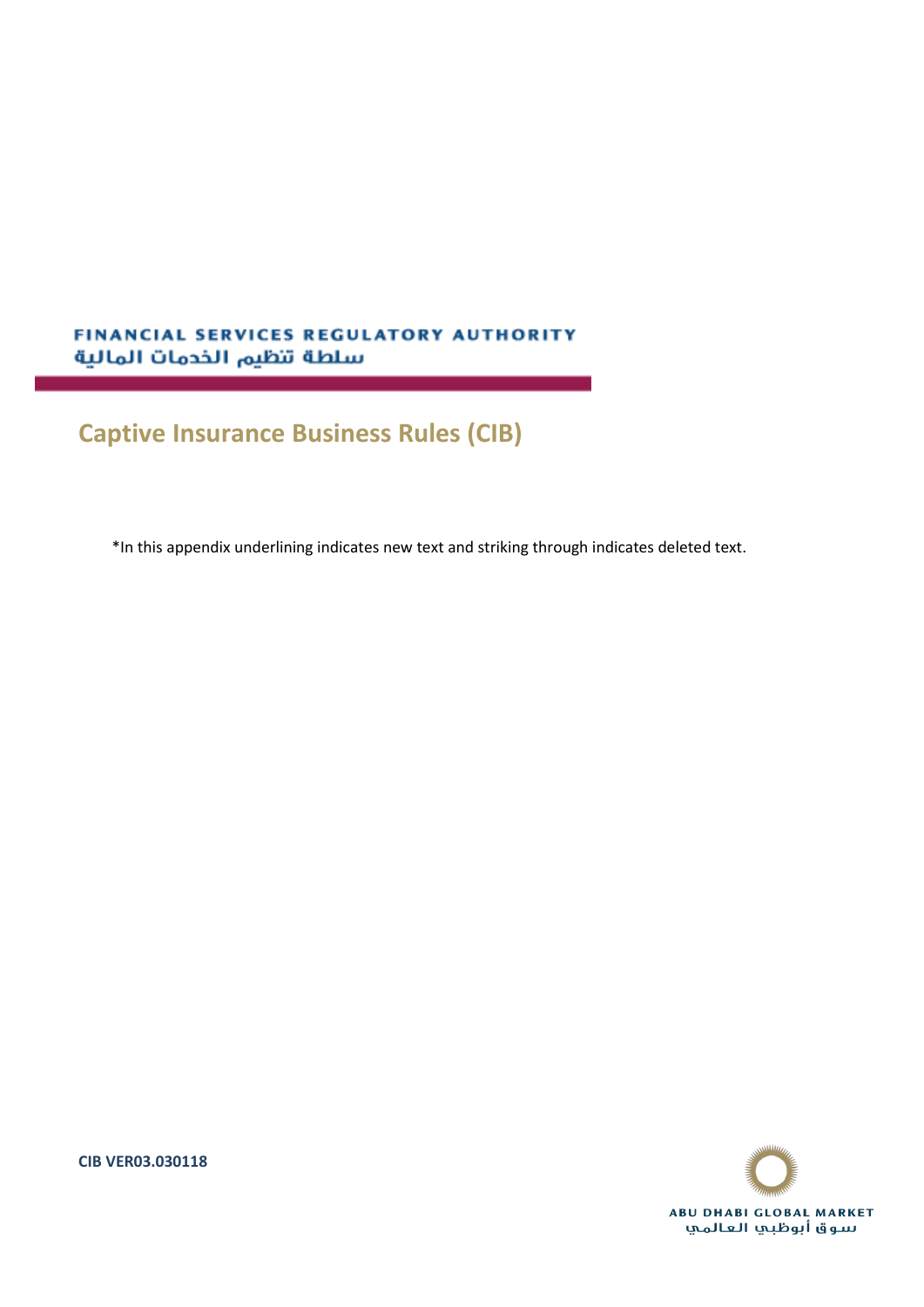# **2 GENERAL PRUDENTIAL RULES**

…..

# **2.3 Prudential Requirements – reporting obligations**

#### **2.3.1 Purpose**

….

### **2.3.2 Annual Regulatory Return**

- (1) A Captive Insurer must, at the end of each reporting period, prepare an Annual Regulatory Return.
- (2) The Annual Regulatory Return must comprise the statements set out in this Rule 2.3, together with any Supplementary Notes pertaining to those forms, and including a Statement by Directors.
- (3) The form and content of the statements comprising the Annual Regulatory Return (including the Statement by Directors) is set out in this Rule 2.3 and the Regulator's eElectronic pPrudential FReporting sSystem (EPRS) of the Regulator.
- (4) Where a Captive Insurer includes in its Annual Regulatory Return a value for General Insurance Liabilities or for assets associated with those liabilities which is inconsistent with the amount referred to in Rule 7.2.3(b), the Captive Insurer must notify the Regulator in writing of:
	- (a) the reasons for not including in its Annual Regulatory Return the value of General Insurance Liabilities or of associated assets as reported by the Actuary; and
	- (b) details of the alternative assumptions and methodologies used for determining the value of General Insurance Liabilities or of associated assets.
- (5) Where a Captive Insurer includes in its Annual Regulatory Return a value for Long-Term Insurance liabilities which is inconsistent with the amount referred to in Rule 7.3.6(e), the Captive Insurer must notify the Regulator in writing of;
	- (a) the reasons for not including in its Annual Regulatory Return the value of Long-Term Insurance liabilities as reported by the Actuary; and
	- (b) details of the alternative assumptions and methods used by the Captive Insurer for determining the value of Long-Term Insurance liabilities.

# **2.3.3 Quarterly Regulatory Return**

(1) Except as otherwise provided in this Rule 2.3, a Captive Insurer must, at the end of March, June, September and December in each year, prepare a Quarterly Regulatory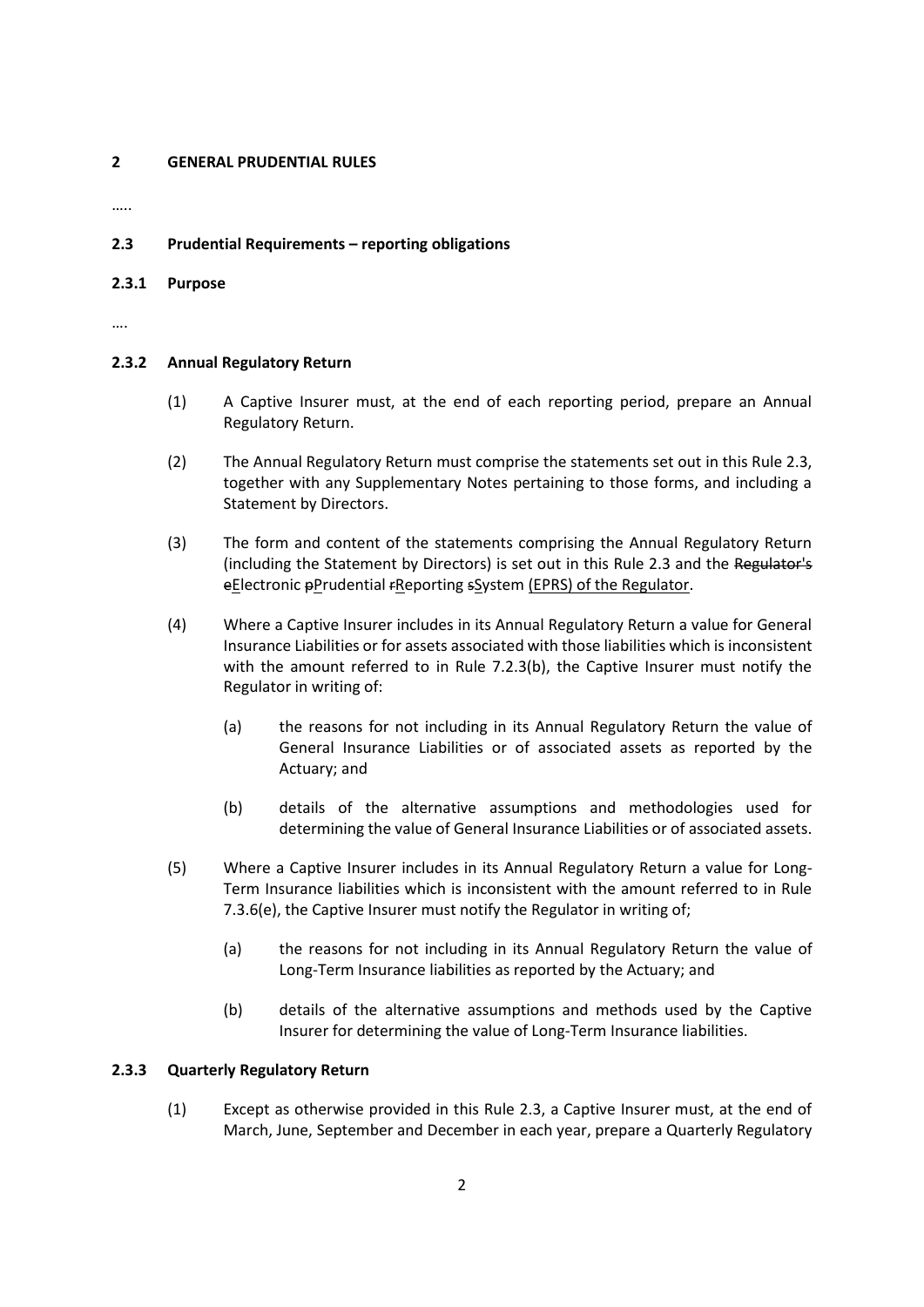Return in respect of the period commencing at the start of the Captive Insurer's reporting period and ending on that date.

- (2) The Quarterly Regulatory Return must comprise the statements set out in this Rule 2.3, together with any Supplementary Notes pertaining to those forms, and including a Statement by Directors.
- (3) The form and content of the statements comprising the Quarterly Regulatory Return (including the Statement by Directors) are set out in this Rule 2.3, and EPRSthe Regulator's electronic prudential reporting system.
- (4) Class 1 Captive Insurers are not required to prepare a Quarterly Regulatory Return unless required in writing by the Regulator to do so.

#### **2.3.4 Audit of Annual Regulatory return**

- (1) Subject to Rule 2.3.4(2), the Annual Regulatory Return of every Captive Insurer must be audited in accordance with International Standards on Auditing relevant to the audit of the Annual Regulatory Return, by the Captive Insurer's Auditor.
- (2) The statements in the Annual Regulatory Return that are not subject to audit are set out in this Rule 2.3, and **EPRSthe Regulator's electronic prudential reporting system**.
- (3) The report of the Auditor on the Annual Regulatory Return must be made in writing to the Directors of the Captive Insurer and to the Regulator and must state whether, in the opinion of the Auditor and so far as concerns those parts of the Annual Regulatory Return that are subject to audit:
	- (a) the Annual Regulatory Return has been prepared in accordance with this Chapter;
	- (b) the statements in the Annual Regulatory Return present fairly, in accordance with the basis of preparation prescribed in this Chapter, the financial position of the Captive Insurer as at the reporting date and financial performance of the Captive Insurer during the reporting period ended on that date, and the other information required to be presented; and
	- (c) the statements in the Annual Regulatory Return are in accordance with the books and records of the Captive Insurer.

……

#### **2.3.7 Submission of Returns to the Regulator**

- (1) Subject to Rule 2.3.7(2), a Captive Insurer must submit its Annual Regulatory Return in writing to the Regulator within four months of the Captive Insurer's reporting date.
- (2) When the Regulator has issued a notice announcing that the Regulator's electronic prudential reporting system EPRS is in operation, a Captive Insurer must, from the date specified in the notice, prepare and submit its Annual Regulatory Return in the following manner: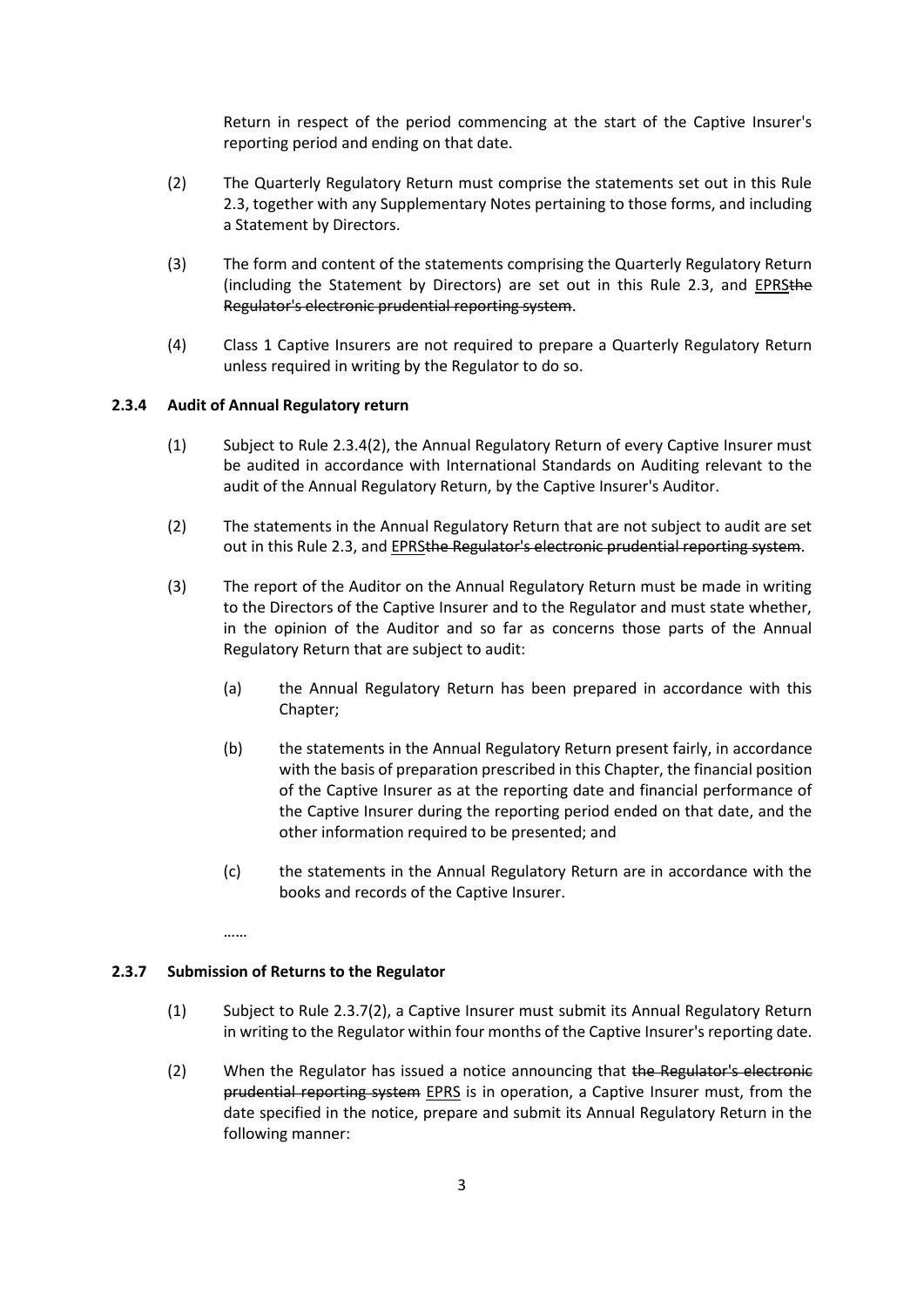- (a) the Annual Regulatory Return must be submitted to the Regulator using the Regulator's electronic prudential reporting system EPRS:
	- $(i)$  in accordance with any instructions set out in the notice and any instructions provided through such a system or specified in this Chapter; and
	- (ii) within four months of the Captive Insurer's reporting date;
- (b) the Statement by Directors need not be submitted to the Regulator, but must be signed and a copy maintained in accordance with Rules 2.3.7(3) and 2.3.7(4); and
- (c) the Global Return for a Branch must be submitted in the manner provided in Rule 2.3.7(1).
- (3) The Statement by Directors forming part of the Annual Regulatory Return must be signed before the time of submission by:
	- (a) the Senior Executive Officer; and
	- (b) a Director of the Captive Insurer not being the Senior Executive Officer.
- (4) An original signed hard copy of the Statement by Directors, together with a copy of the Annual Regulatory Return submitted to the Regulator using EPRS the Regulator's electronic prudential reporting system, must be kept for at least six years for inspection by the Regulator.
- (5) The Auditor's report on the Annual Regulatory Return and any actuarial report prepared as at the reporting date must be submitted in writing by the Captive Insurer to the Regulator within four months of the Captive Insurer's reporting date.
- (6) An Auditor's report or an actuarial report submitted to the Regulator must be signed by the Auditor or the Actuary preparing that report.
- (7) Subject to Rule 2.3.7(8), a Captive Insurer must submit its Quarterly Regulatory Return in writing to the Regulator within two months of the end of each period in respect of which the Captive Insurer is required to prepare a Quarterly Regulatory Return.
- (8) When the Regulator has issued a notice announcing that EPRS the Regulator's electronic prudential reporting system is in operation, a Captive Insurer must, from the date specified in the notice, prepare and submit its Quarterly Regulatory Return in the following manner:
	- (a) the Quarterly Regulatory Return, excepting the parts of the Quarterly Regulatory Return referred to in 2.3.7(8)(b) and 2.3.7(8)(c), must be submitted to the Regulator using EPRS-the Regulator's electronic prudential reporting system:
		- (i) in accordance with any instructions set out in the notice and any instructions provided through such a system or specified in this Chapter; and